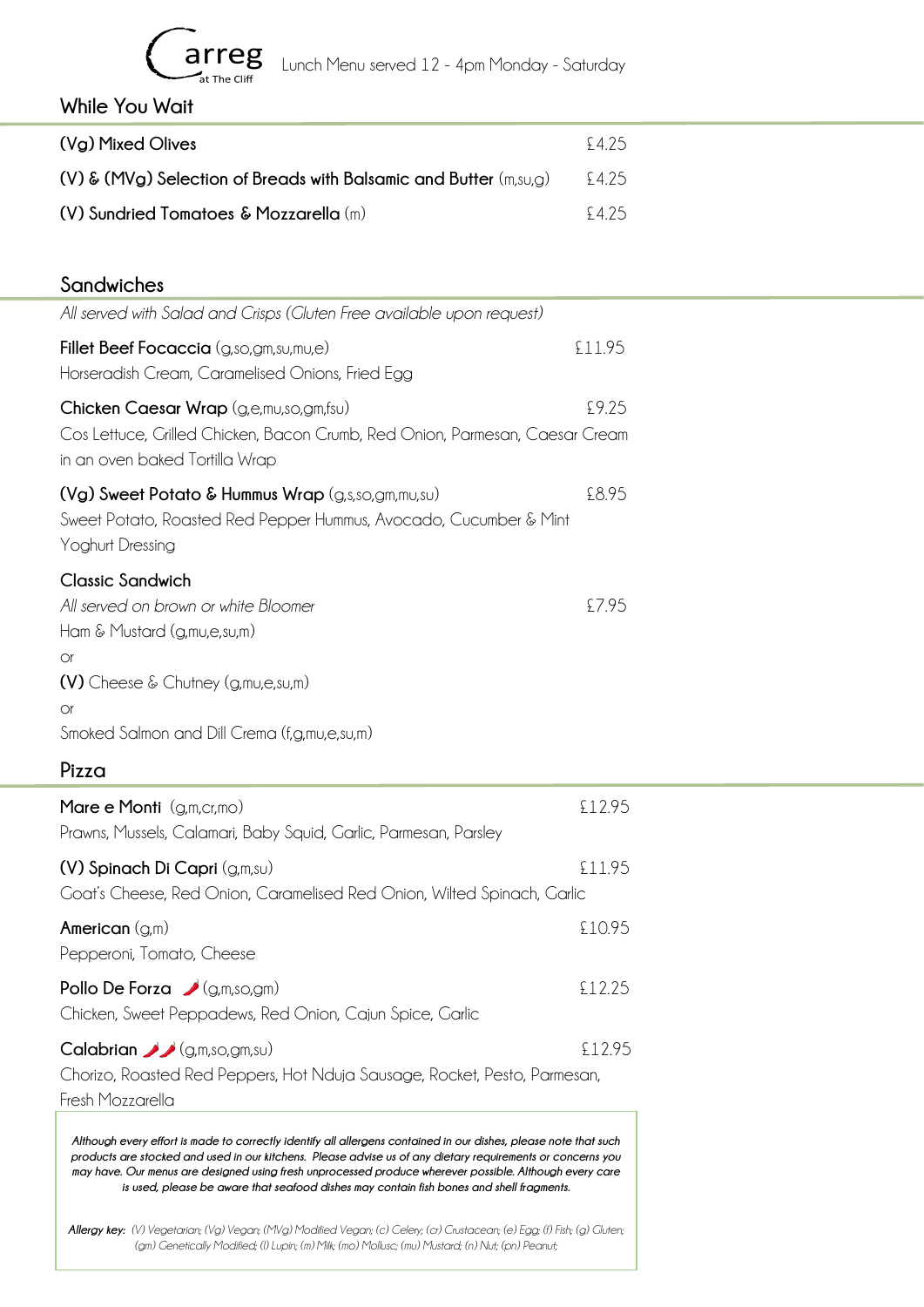# **Something Light**

| $(V)$ & $(MVg)$ Chef's Soup<br>Please enquire with your server for today's special and allergens.<br>Served with Rosemary Focaccia                                            |                | £5.95            |
|-------------------------------------------------------------------------------------------------------------------------------------------------------------------------------|----------------|------------------|
| Peppered Mackerel Risotto (f,su,so,gm,m,c)<br>Rocket, Lemon, Grana Padano                                                                                                     |                | £8.25            |
| $(V)$ & $(MVg)$ Carreg Flatbread $(g, gm, m, so, su)$<br>Garlic Flatbread, Goat's Cheese, Red Onion Marmalade, Wilted Spinach,<br><b>Balsamic Glaze</b>                       |                | £7.25            |
| $(Vg)$ Sweet Potato Tikki (c,mu,so,gm)<br>Sweet Potato Cake, Coriander, Garam Masala, Ginger, Garlic with Mint &<br>Cucumber Raita                                            |                | £6.95            |
| $(V)$ & $(MVg)$ Antipasti Platter $(g,m,s,gm,so)$<br>Toasted Focaccia, Cured Meats, Olives,<br>Fresh Mozzarella, Sundried Tomatoes, Peppadews, Pesto and<br>Red Pepper Hummus | For 1<br>For 2 | £10.95<br>£15.95 |
| Something Not So Light                                                                                                                                                        |                |                  |

| <b>Beef Burger</b> (so,gm,g,mu,e,f,su,m)<br>7oz Burger in a Flour Bun with Crispy Bacon, Smoked Cheese, Red Onion Jam,<br>Cherkins, Beef Tomato, Horseradish Mayo, Tabaco Onions, served with<br>Slaw and Fries                   | £15.95 |
|-----------------------------------------------------------------------------------------------------------------------------------------------------------------------------------------------------------------------------------|--------|
| (Vg) Garden Burger (so,gm,su,)<br>60z Crumbed Broad Bean & Spinach Burger in a Flour Bun, Tomato Relish,<br>Cherkins, Beef Tomato, Baby Gem, served with Salad and Fries                                                          | £14.95 |
| Traditional Paella (f,mo,g,gm,su,so,m,c)<br>Smoked Garlic & Paprika Arborio Rice, Chicken, Chorizo, Prawns, Mussels,<br>Calamari, Baby Squid, Focaccia                                                                            | £18.95 |
| Oven Baked Salmon (f, g, su, so, gm)<br>On Tagliatelle tossed with Tomato, Capers, Olives, Garlic, Chilli, Parsley                                                                                                                | £18.95 |
| Fish & Chips $(f, so, g, su, gm, mu)$<br>Tartare Sauce, Minted Pea Pureé, Home Cut Chips and Lemon                                                                                                                                | £15.95 |
| (V) & (MVg) Cliff Cobb Salad (mu,so,su,c,gm)<br>Cucumber, Tomato, Red Onion, Boiled Egg, Pancetta Lardons, Celery, Avocado,<br>Fine Beans, Baby Leaf, Garlic Croûte, Mustard & Basil Crema<br>Add Chicken Breast £3.00 supplement | £14.95 |
| (Vg) Pasta Puttanesca (g,su,so,gm)<br>Olives, Capers, Garlic, Parsley, Tomato                                                                                                                                                     | £14.95 |
| (V) Summer Risotto<br>Spinach, Lemon, Ricotta                                                                                                                                                                                     | £14.95 |

 *Add Chicken Breast £3.00 supplement*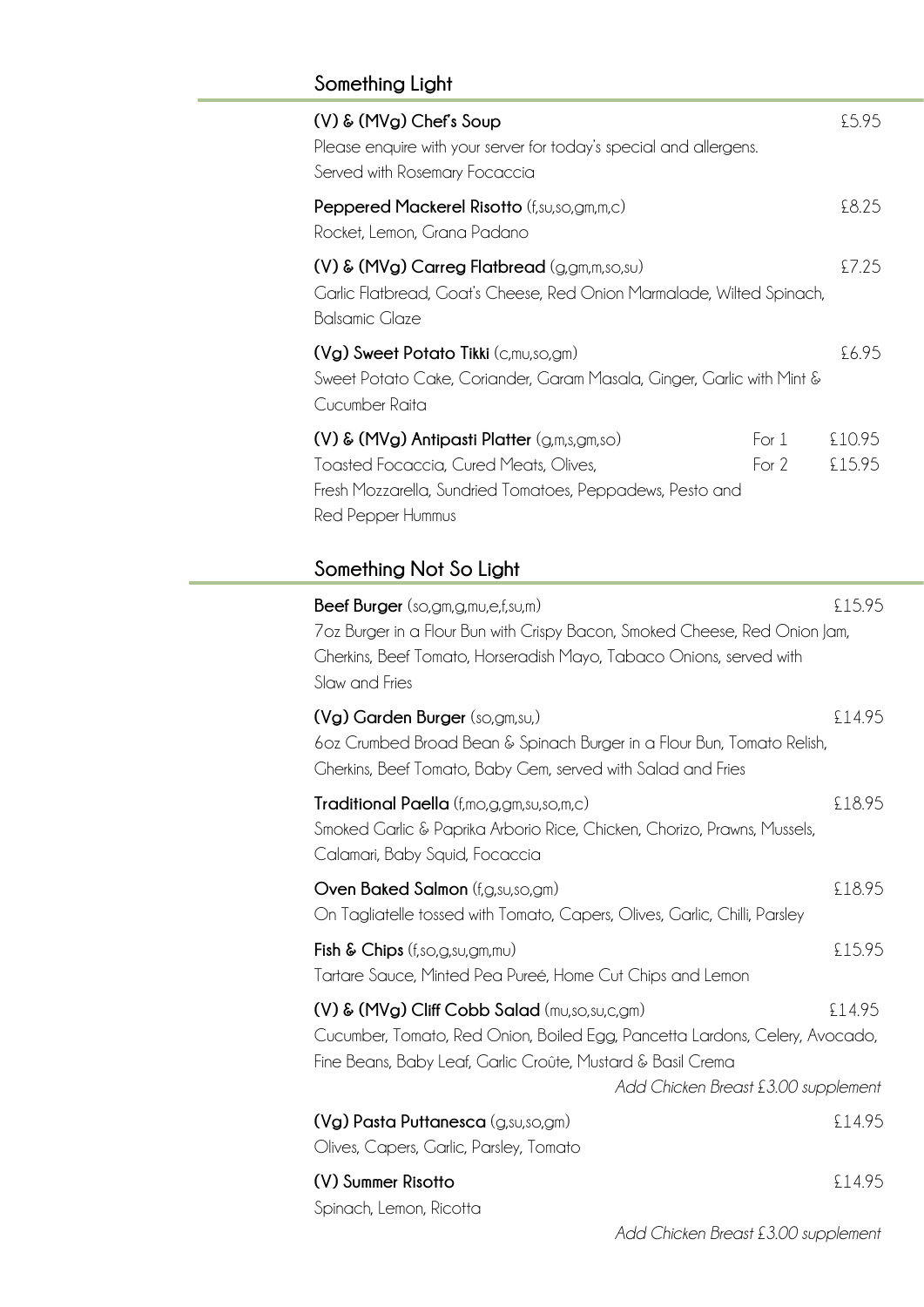# **To Accompany**

| Home Cut Chips                    | £3.00 | <b>Fries</b>                  | 5300  |
|-----------------------------------|-------|-------------------------------|-------|
| <b>House Salad</b>                | 5300  | Sautéed Onions                | 5300. |
| <b>Medley of Vegetables</b> £3.00 |       | <b>Garlic Flatbread</b>       | £3.50 |
| <b>Roasted New Potatoes</b> £3.25 |       | Cheesy Garlic Flatbread £4.25 |       |

# **Indulge**

| Trio of Ice Cream $(m)$<br>your choice from Chocolate, Strawberry or Mint Choc Chip                                                                                  | £3.95 |  |
|----------------------------------------------------------------------------------------------------------------------------------------------------------------------|-------|--|
| <b>Little Cliff Guests Desserts</b>                                                                                                                                  |       |  |
| Margarita Pizza (g,m)<br>Tomato and Stringy Cheese                                                                                                                   | £6.95 |  |
| Tagliatelle $(g)$<br>served in a Tomato Passata with grated Cheddar                                                                                                  | £6.95 |  |
| Fish $\&$ Chips $(g, so, gm, su, f)$<br>served with Peas or Beans                                                                                                    | £6.95 |  |
| Chicken Goujons & Fries (g,so,gm)<br>served with Peas or Beans                                                                                                       | £6.95 |  |
| Sausage & Mash (g,m,so,gm)<br>served with Peas or Beans                                                                                                              | £6.95 |  |
| <b>Little Cliff Guests</b>                                                                                                                                           |       |  |
| Welsh Tea, Traditional Fruit Scone with Jam & Cream, Bara Brith<br>and Welshcake<br>(available daily 10 - 5pm) (g,m,e,n)<br>Served with Freshly Brewed Tea or Coffee | £7.95 |  |
| Cream Tea, Traditional Fruit Scone with Jam & Cream<br>(available daily 10 - 5pm) (g,m,e)<br>Served with Freshly Brewed Tea or Coffee                                | £5.95 |  |
| <b>Cake for Coffee</b><br>Please ask your server for our available cakes and allergens                                                                               | £2.95 |  |
| (V) White Chocolate Chunk Brownie (m,su,g,e)<br>Ice Cream                                                                                                            | £6.50 |  |
| (V) & (MVg) Assiette of Sorbet (so,gm,su,m)<br>Chocolate Soil, Tuille and Fruits                                                                                     | £6.25 |  |
| (V) Deep Filled Cheesecake<br>Please ask your server for today's special and allergens                                                                               | £6.50 |  |

| £3.95 |
|-------|
|       |
|       |

Vanilla Ice Cream, Chocolate Sauce, Cream, Brownie Chunks and Chocolate Soil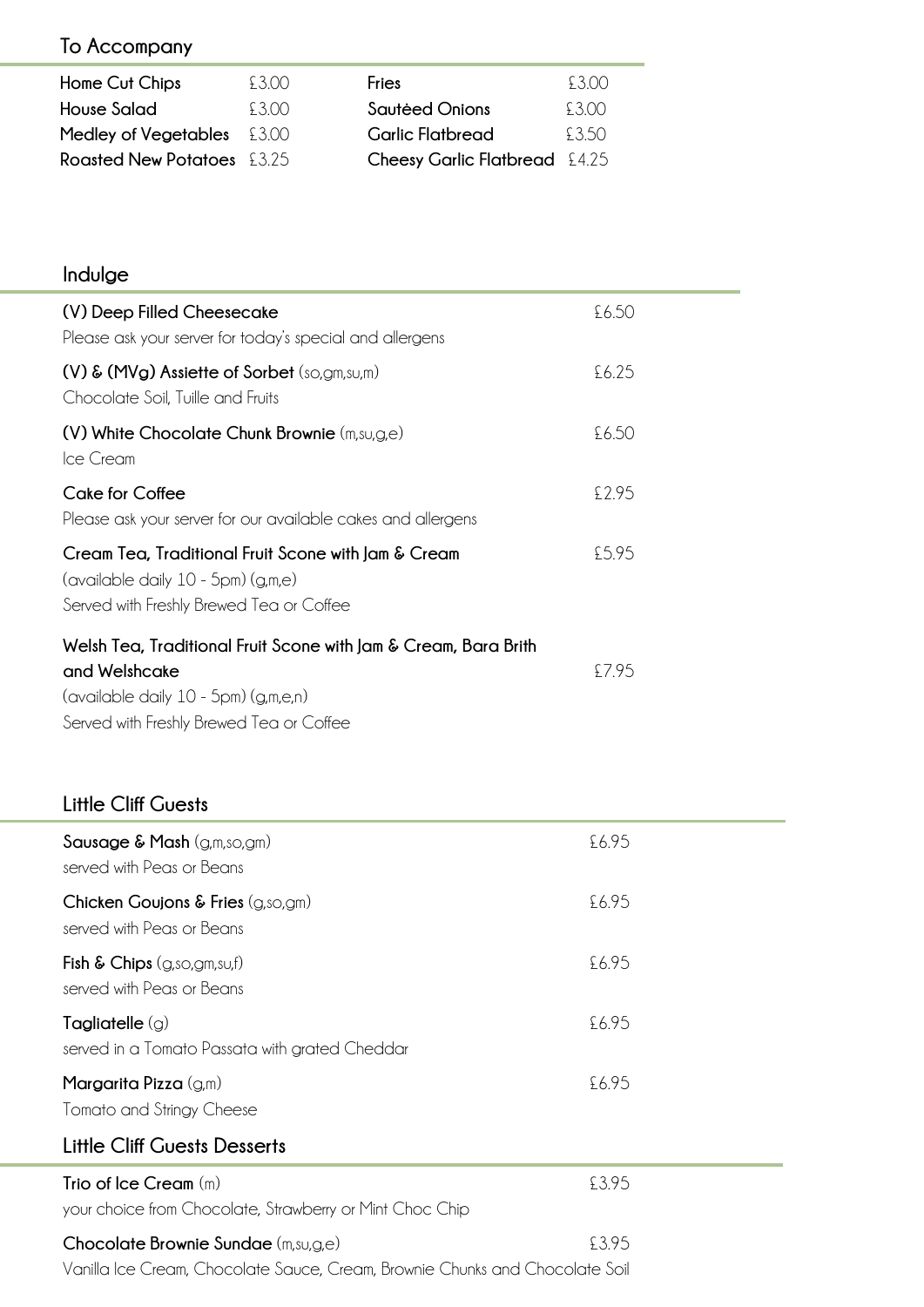| <b>Red Wines</b>                                                                                                                                                                                                                                                            | 125ml | 175ml | 250ml | <b>Bottle</b> |
|-----------------------------------------------------------------------------------------------------------------------------------------------------------------------------------------------------------------------------------------------------------------------------|-------|-------|-------|---------------|
| <b>Bin 1.</b><br>Garnacha, Spain,<br><b>Gran Tesoro</b><br>Juicy bramble, cherry fruit and fresh redcurrants dominate this generous, easy drinking<br>wine. Supple tannins are balanced by good acidity and blackberry notes, with a hint<br>of liquorice and black pepper. | £3.95 | £5.25 | £6.70 | £19.95        |
| <b>Bin 2.</b><br>Syrah, France,<br>La Cour Des Dames<br>A deep red wine with nuances of purple. Aromas of blueberry, blackberries and a<br>key oak finish.                                                                                                                  | £4.25 | £5.50 | £7.10 | £20.95        |
| <b>Bin 3.</b><br>Merlot, Chile,<br>Petirrojo Reserva<br>Fresh red fruit aromas of strawberries and raspberries with a subtle note of vanilla<br>and toasted oak.                                                                                                            | £4.25 | £5.50 | £7.10 | £20.95        |
| <b>Bin 4.</b><br>Rioja Tempranillo, Spain,<br>Solar Viejo<br>Intense ruby red with notable violet flashes. Flavours of strawberry and raspberry.                                                                                                                            | £4.45 | £5.95 | £7.75 | £22.95        |
| <b>Bin 5.</b><br>Malbec, Argentina, Acorden Tupungato<br>A full rich red wine with notes of redcurrants, raspberry and blackberries, great<br>with Lamb or Risotto.                                                                                                         |       |       |       | £26.95        |
| Bin 6.<br>Pinot Noir, France, Ropiteay Bourgogne<br>A bright cherry red wine with bold red berry flavours and a touch of oak.                                                                                                                                               |       |       |       | £33.95        |
| <b>Bin 7.</b><br><b>Barolo Italy Contea Di Castiglione</b><br>A classic Barolo pale tawny in colour with aromas of nuts and red fruits<br>with a dry finish.                                                                                                                |       |       |       | £37.95        |
| White Wines                                                                                                                                                                                                                                                                 | 125ml | 175ml | 250ml | <b>Bottle</b> |
| <b>Bin 11.</b><br>Viura, Spain, Gran Tesoro<br>Fresh, light savoury nose of ripe peach, lemon and fennel. Peach and cashew nut<br>characters are matched by a broad, textural palate and clean, fruity finish.                                                              | £3.95 | £5.25 | £6.75 | £19.95        |
| <b>Bin 12.</b><br>Pinot Grigio, Italy,<br>Principato<br>Pale straw yellow colour. Shows delicate, floral and fruity aromas on the nose.<br>Crisp and fresh on the palate with a juicy citrus character and a hint of nuttiness.                                             | £4.25 | £5.50 | £7.10 | £20.95        |
| <b>Bin 14.</b><br>Sauvignon Blanc, Chile,<br>Petirrojo<br>Notes of grapefruit, white peaches, and fresh lemon grass. The aromas carry<br>through the long crisp finish. Pair with salads, fish, shell fish, or chicken.                                                     | £4.25 | £5.50 | £7.10 | £20.95        |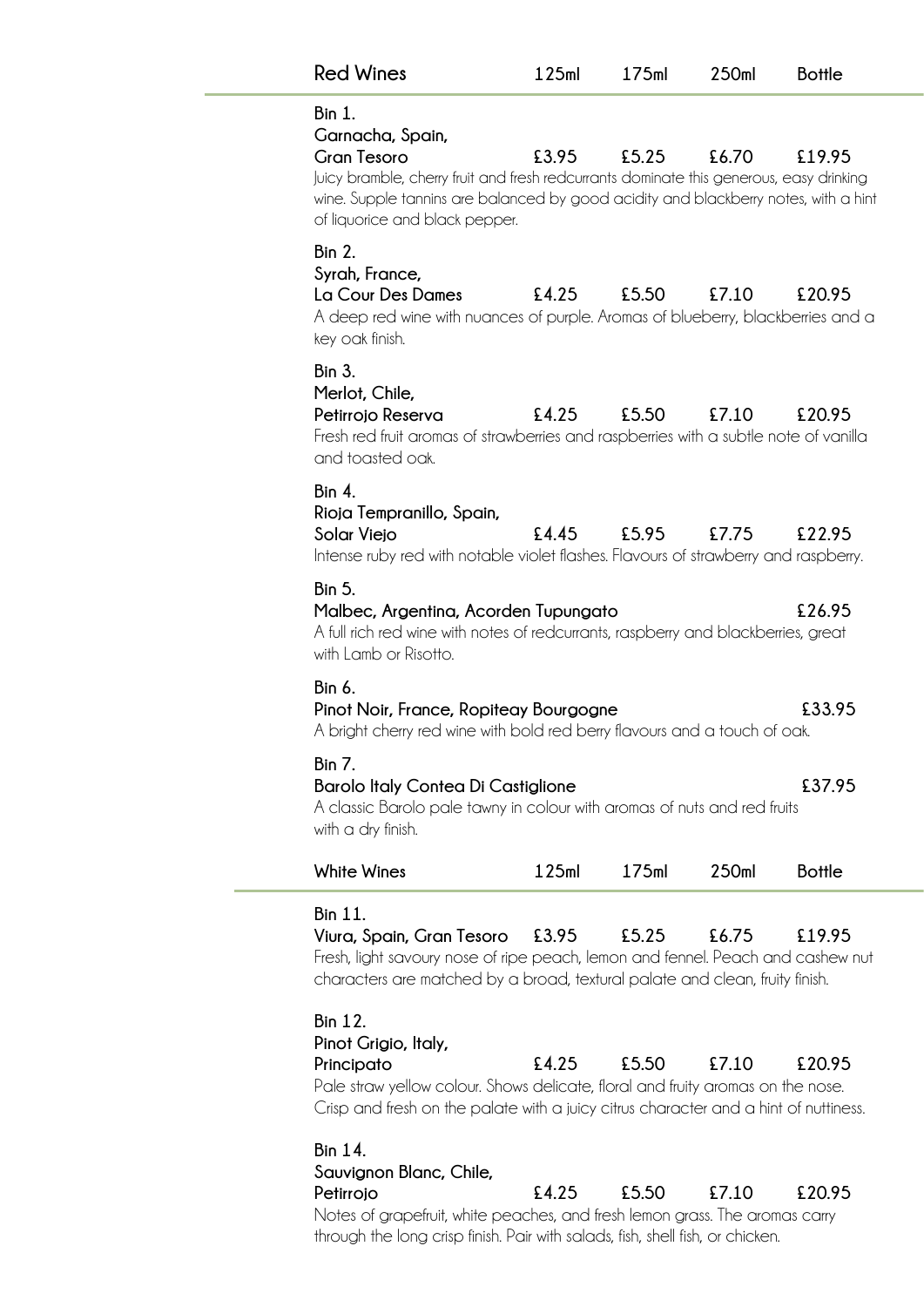| <b>Bin 15.</b><br>Chardonnay, France,<br>Lodez                                                                                                                                                                                                                                                                                                                                                          | £4.25 | £5.50 | £7.10 | £20.95           |  |
|---------------------------------------------------------------------------------------------------------------------------------------------------------------------------------------------------------------------------------------------------------------------------------------------------------------------------------------------------------------------------------------------------------|-------|-------|-------|------------------|--|
| Rich colour with deep golden highlights. Elegant, delicate and complex on the<br>nose. Full and well balanced on the mouth.                                                                                                                                                                                                                                                                             |       |       |       |                  |  |
| Bin 16.<br>Chenin Blanc, South Africa, Boschendal Pavillion<br>Un-Oaked, fruit led style, tropical & citrus fruit flavours with a fresh zingy finish.                                                                                                                                                                                                                                                   |       |       |       | £22.95           |  |
| <b>Bin 17.</b><br>Marlborough Sauvignon Blanc, New Zealand, Waipara Hills<br>Aromas of guava, melon, nettles, snow peas and crushed stone with fresh citrus,<br>grapefruit, and a touch of pineapple on the first sip. Lovely weight and<br>clean finish.                                                                                                                                               |       |       |       | £25.95           |  |
| <b>Bin 18.</b><br>Sancerre, France, Langlois Chateau<br>Light yellow in colour with green reflections. Hints of white and citrus fruits.                                                                                                                                                                                                                                                                |       |       |       | £34.95           |  |
| <b>Bin 19.</b><br>Chablis, France, Er Cru Josselin<br>Intense and elegant, fruity with notes of almond on the nose. The mouth shows a<br>perfect balance with a long lasting and a harmonious finish.                                                                                                                                                                                                   |       |       |       | £37.95           |  |
| <b>Rosé Wines</b>                                                                                                                                                                                                                                                                                                                                                                                       | 125ml | 175ml | 250ml | <b>Bottle</b>    |  |
| <b>Bin 20.</b><br>White Zinfandel, California,<br>Winston Hill Rosé<br>An easy drinking style of rosé, light and fruity with sweet red berry fruit flavours<br><b>Bin 21.</b><br>Grenache, France, La Promenade Cote De Provence<br>It's a captivating, pale salmon pink with delicate red fruit aromas, lovely ripe<br>flavours and a dry refreshing character. Serve chilled throughout the year with | £4.35 | £5.75 | £7.50 | £21.95<br>£27.95 |  |
| ocean fresh favourites such as crab or lobster, pan seared tuna or<br>grilled king prawns.                                                                                                                                                                                                                                                                                                              |       |       |       |                  |  |
| Sparkling                                                                                                                                                                                                                                                                                                                                                                                               |       |       | 125ml | <b>Bottle</b>    |  |
| <b>Bin 25.</b><br>Chio Pinot Spumante Rosé<br>A refreshing sparkling wine from Italy. It has delicate aromas of strawberries and<br>raspberries and a creamy palate great with light nibbles or starters.                                                                                                                                                                                               |       |       |       | £27.95           |  |
| <b>Bin 26.</b><br>Prosecco, Italy, Contesa Guila DOC<br>Hints of apple and peach on the nose, with a light and delicate palate<br>and citrus notes.                                                                                                                                                                                                                                                     |       |       | £6.00 | £27.95           |  |
| <b>Bin 27.</b><br>Ayala Brut Majeur, France<br>One of the original 25 grand marque champagne houses, Ayala Brut is light gold in<br>colour with abundant and fine bubbles. On the nose, open and expressive. Delicate,<br>unveiling notes of citrus, flowers and white fruits. Light gold in colour with abundant<br>and fine bubbles. Precise, fruity and characterised by a long finish.              |       |       |       | £64.95           |  |
| <b>Bin 28.</b><br><b>Bollinger NV, France</b>                                                                                                                                                                                                                                                                                                                                                           |       |       |       | £84.95           |  |

A golden colour, distinctive of black grape varieties with a beautiful aromatic complexity, ripe fruit and spicy aromas. Hints of apple and pear compote.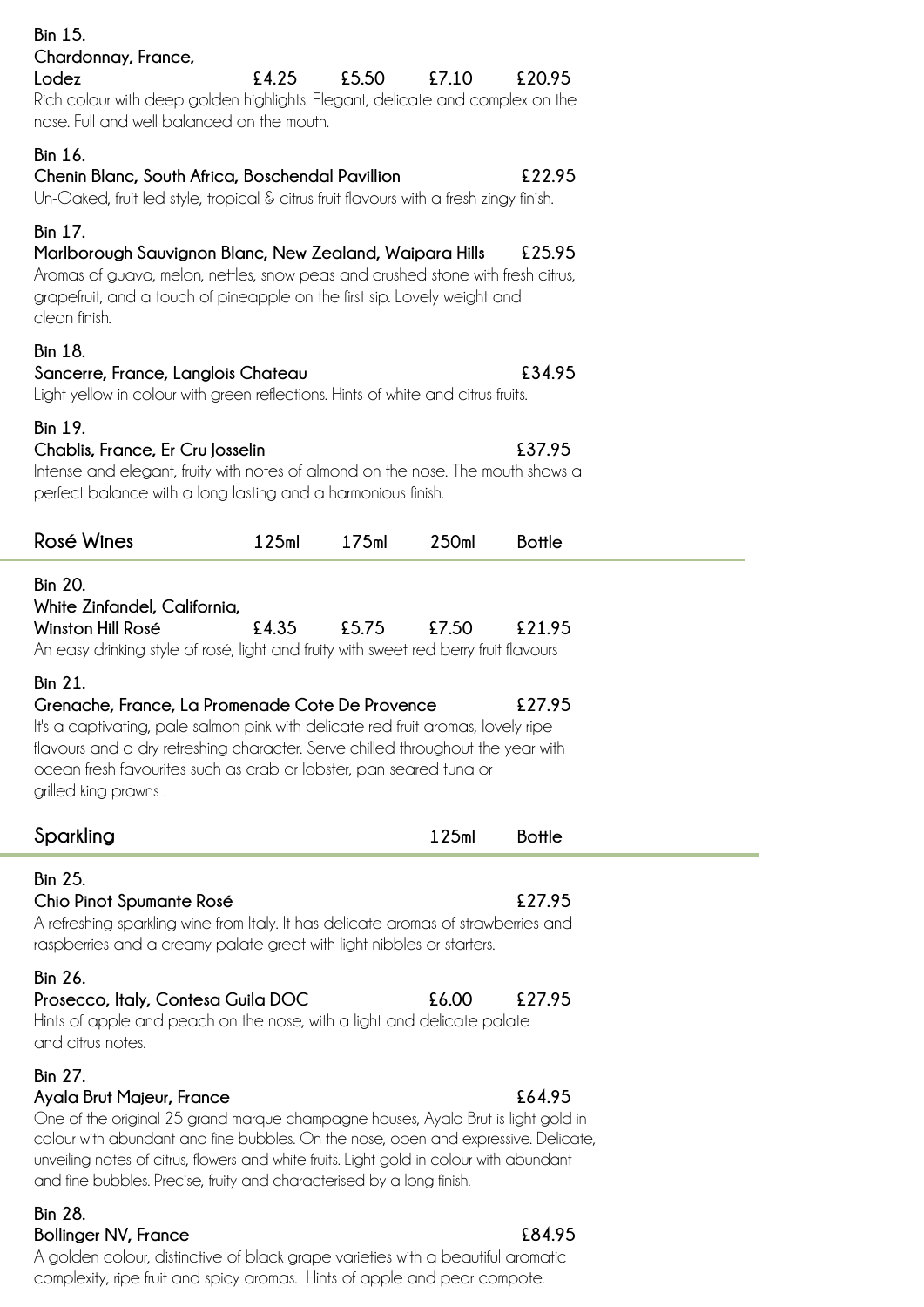|                                                                 |              | arreg        |
|-----------------------------------------------------------------|--------------|--------------|
| <b>Hot Drinks</b>                                               |              | at The Cliff |
|                                                                 | Regular      | Large        |
| Americano                                                       | £2.35        | £2.85        |
| Cappuccino                                                      | £2.60        | £3.10        |
| Latte                                                           | £2.60        | £3.10        |
| Espresso                                                        | £2.35        | £3.50        |
| Mochaccino                                                      | £2.85        | £3.45        |
| <b>Hot Chocolate</b>                                            | £2.60        | £3.10        |
| <b>Deluxe Hot Chocolate</b><br>With Whipped Cream & Marshmallow | £3.60        | £4.10        |
| <b>Flat White</b>                                               | £2.95        |              |
| Pot of Tea                                                      |              | $£2.35$ pp   |
| <b>Herbal or Fruit Tea</b>                                      | £2.60        |              |
| <b>Coffee Floater</b>                                           | £2.85        |              |
| Coffee Liqueur<br>Add Your Choice of Liqueur                    | from $£5.75$ |              |

# **Soft Drinks**

|                                                    | Small | Large | <b>Bottle</b> |
|----------------------------------------------------|-------|-------|---------------|
| Coca Cola                                          | £1.75 | £2.90 | £2.35         |
| Diet Coca Cola                                     | £1.55 | £2.70 | £2.20         |
| Coke Zero                                          | £1.55 | £2.70 | £2.20         |
| Lemonade                                           | £1.75 | £2.90 |               |
| Fentimans 275ml                                    |       |       |               |
| - Elderflower, Ginger Beer or Rose Lemonade        |       |       | £3.20         |
| Schweppes                                          |       |       |               |
| - Tonic / Light Tonic                              |       |       | £1.95         |
| <b>Fever Tree</b>                                  |       |       |               |
| - Tonic / Light Tonic                              |       |       | £1.95         |
| J20                                                |       |       | £2.90         |
| <b>Ginger Ale</b>                                  |       |       | £1.65         |
| Appletiser                                         |       |       | £3.00         |
| Red Bull (can)                                     |       |       | £3.40         |
| <b>Fruit Shoot -</b> Apple, Blackcurrant or Orange |       |       | £2.30         |
| Orange Juice                                       |       |       | £1.90         |
| Frobisher Apple Juice                              |       |       | £3.20         |
| <b>Tomato Juice</b>                                |       |       | £1.90         |
| <b>Bitter Lemon</b>                                |       |       | £1.70         |
| Pineapple Juice                                    |       |       | £1.90         |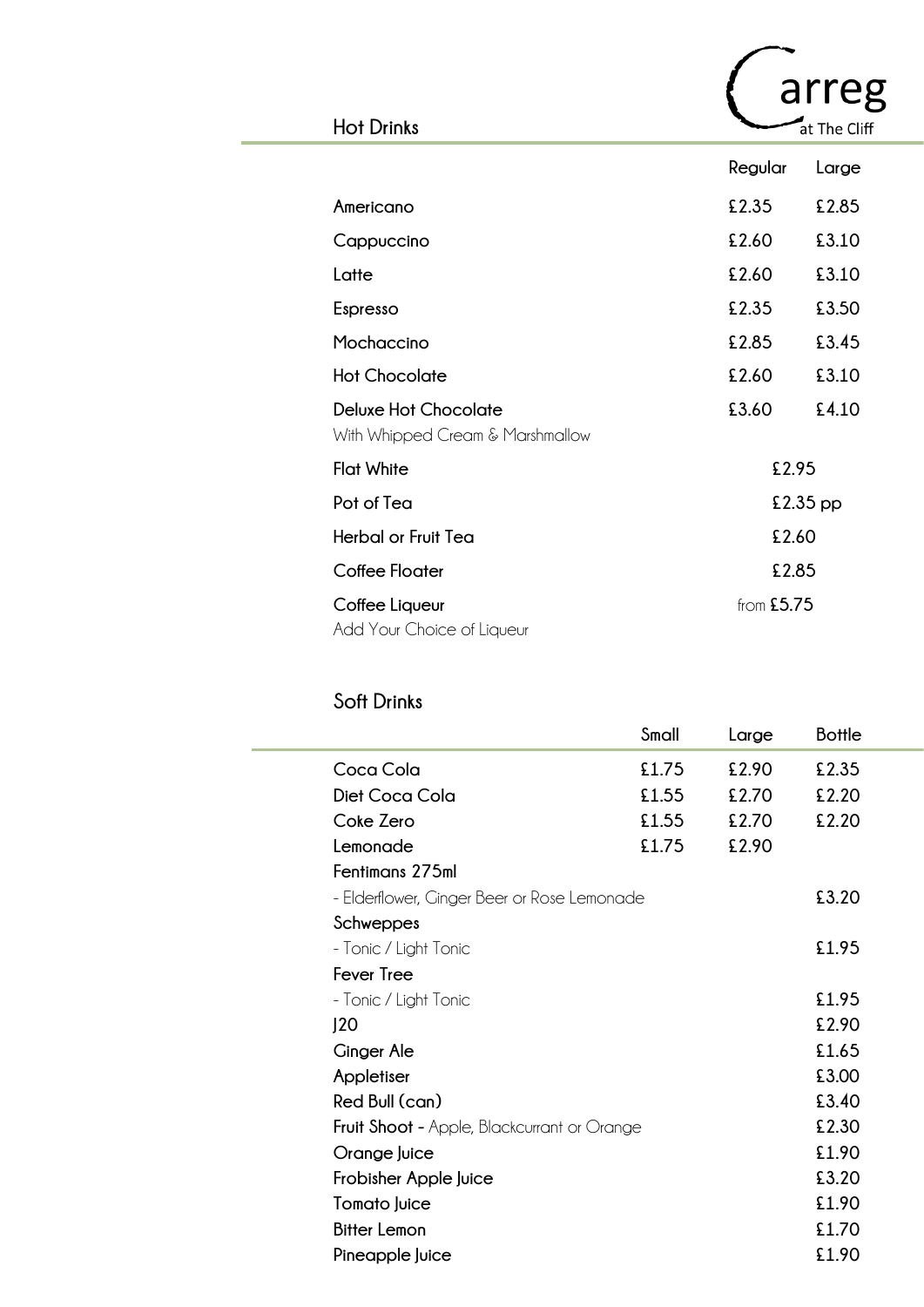

## **Cocktail Menu**

| <b>Cardigan Bay Cooler</b><br>Brecon Vodka, Lemon Juice, Gomme Syrup, Raspberry Puree,<br>Crème De Cassis, Raspberries, Prosecco | £8.85 |
|----------------------------------------------------------------------------------------------------------------------------------|-------|
| Mojito<br>Bacardi White Rum, Lime Juice, Gomme Syrup, Mint Leaves, Soda                                                          | £7.85 |
| <b>Passion Fruit Mojito</b><br>Bacardi White Rum, Passoa, Passionfruit Puree, Lime Juice, Gomme<br>Syrup, Mint Leaves, Soda      | £8.85 |
| <b>Carreg Martini</b><br>Smirnoff Vodka, Passoa, Passionfruit Puree, Vanilla Syrup, with a<br>shot of Prosecco                   | £8.85 |
| <b>Tom Collins</b><br>Cin, Lemon Juice, Comme Syrup, Soda                                                                        | £8.55 |
| <b>Espresso Martini</b><br>Smirnoff Vodka, Tia Maria, Espresso, Gomme Syrup                                                      | £8.85 |
| Margarita<br>Tequila, Cointreau, Lime Juice                                                                                      | £8.55 |
| <b>Amaretto Sour</b><br>Disaronno, Sour Mix, Gomme Syrup, Cherry Bitters, Egg White                                              | £8.55 |
| Rhubarb & Elderflower Gin Sour<br>Hendricks Gin, Elderflower Liqueur, Sour Mix, Rhubarb Syrup,<br>Egg White                      | £8.55 |
| Cosmopolitan<br>Vodka, Cointreau, Cranberry Juice, Lime Juice                                                                    | £8.55 |
| <b>Bramble</b><br>Cin, Lemon Juice, Comme Syrup, Cassis                                                                          | £8.55 |
| <b>Old Fashioned</b><br>Makers Mark Bourbon, Angostura Bitters, Brown Sugar, Soda                                                | £8.95 |

**If you have any dietary requirements or allergies please advise us**